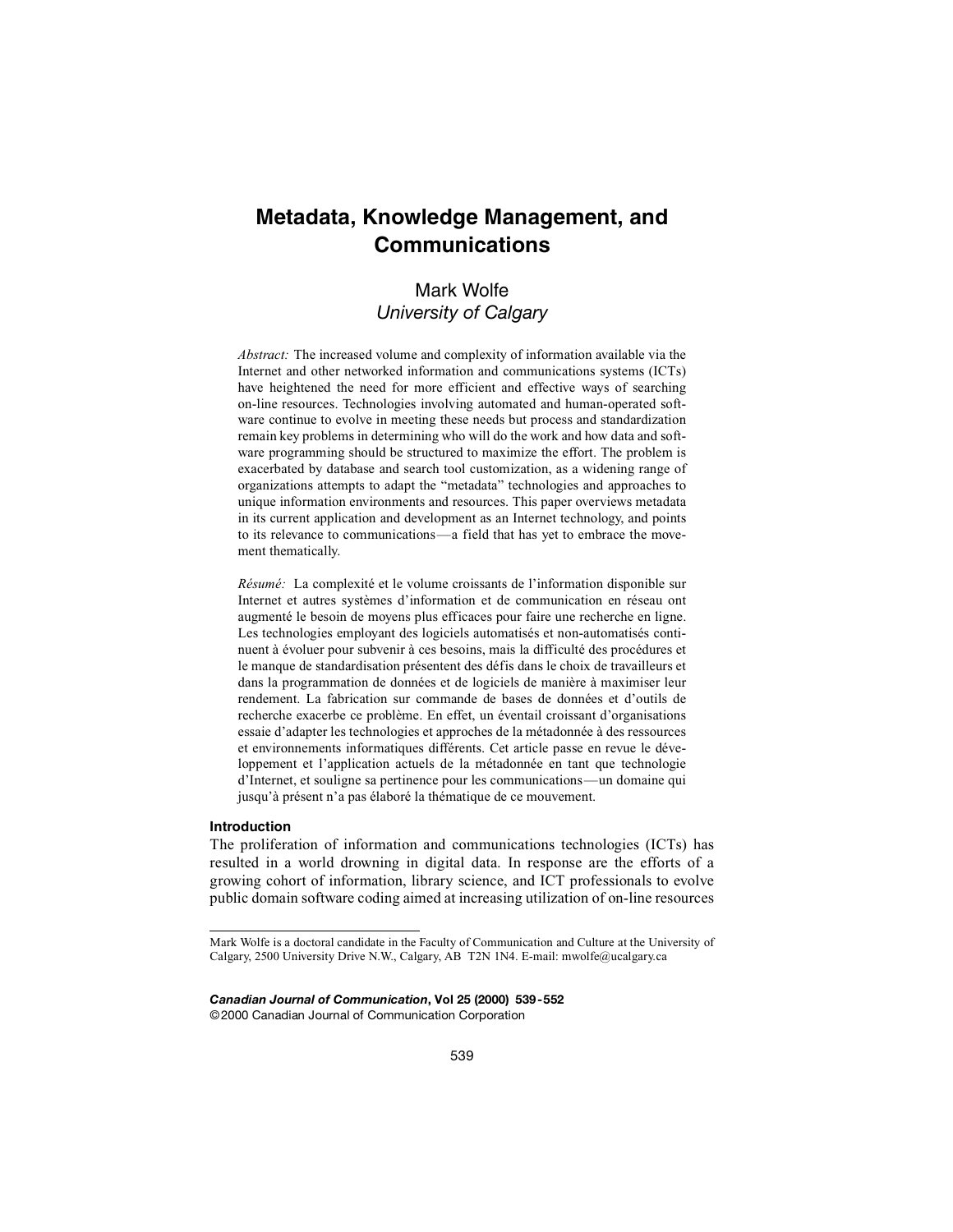while effecting efficiencies in networked resource discovery. In turn, content providers and managers are refining and adding this coding to existing programming —such as the Hypertext Markup Language (HTML)—to aid discovery and access to everything from word processing documents to slide presentations to animation and video clips.

These resources or information "objects" are described using metadata terms that require awareness up front of who might wish to access them, how they might want to acquire them, and, ultimately, what they might want to use them for. As such, the metadata movement instigates an evolutionary leap over simple text-string matching because describing information resources on the basis of uses turns on understanding the *meaning* of a resource in the context of users. Investing information resources with a semantic dimension lands metadata squarely in the purview of communications research and scholarship because of the social contexts that information use implicates, as well as the shift to a content-driven movement in a social economy overwhelmingly enamoured of and dominated by the technical world of hardware, software, and network development.

In this article, I provide an overview of the development of metadata tools by way of pointing to one area within communications where the shift to a non-engineering-centric approach to information management has particular import. First, metadata will be described briefly in the context of some current tools and applications. Sketching its historical and conceptual origins will then reveal metadata as capstoning a shift from an engineering-based focus on information systems to one emphasizing information as the product of social actors embedded in cultural networks. Knowledge Management (KM) is used as an example of organizational (re)design that reflects this emphasis, and communications is depicted as the critical enabler in attempts to align KM initiatives with and within the cultural life of an organization. In concluding, broader implications of metadata for communications study will be raised.

## **What is metadata?**

By definition, metadata is any data that takes other data as its object. Data entered into a database field, for example, is a form of metadata because it takes other data —such as a person's actual phone number—as its object. Accepting that, the software code used to define and set parameters for a field becomes a form of meta-metadata since it manages the (meta)data inputted into a field that in turn refers to actual data in the world. Metadata in this context manages other data with no thought or consideration as to how the information ultimately will be accessed, who might be using it and for what purpose, or even if the data is used at all. For software programming purists, this is the only true metadata because the software code that determines, for instance, which name comes first in a "Name" field, or if an "Address" field accepts just zip codes, Canadian postal codes, or both, is transparent to or literally "beyond" the user.

By contrast, "bibliographic" metadata involves adding information to on-line resources to further describe them so that anyone seeking content of the sort con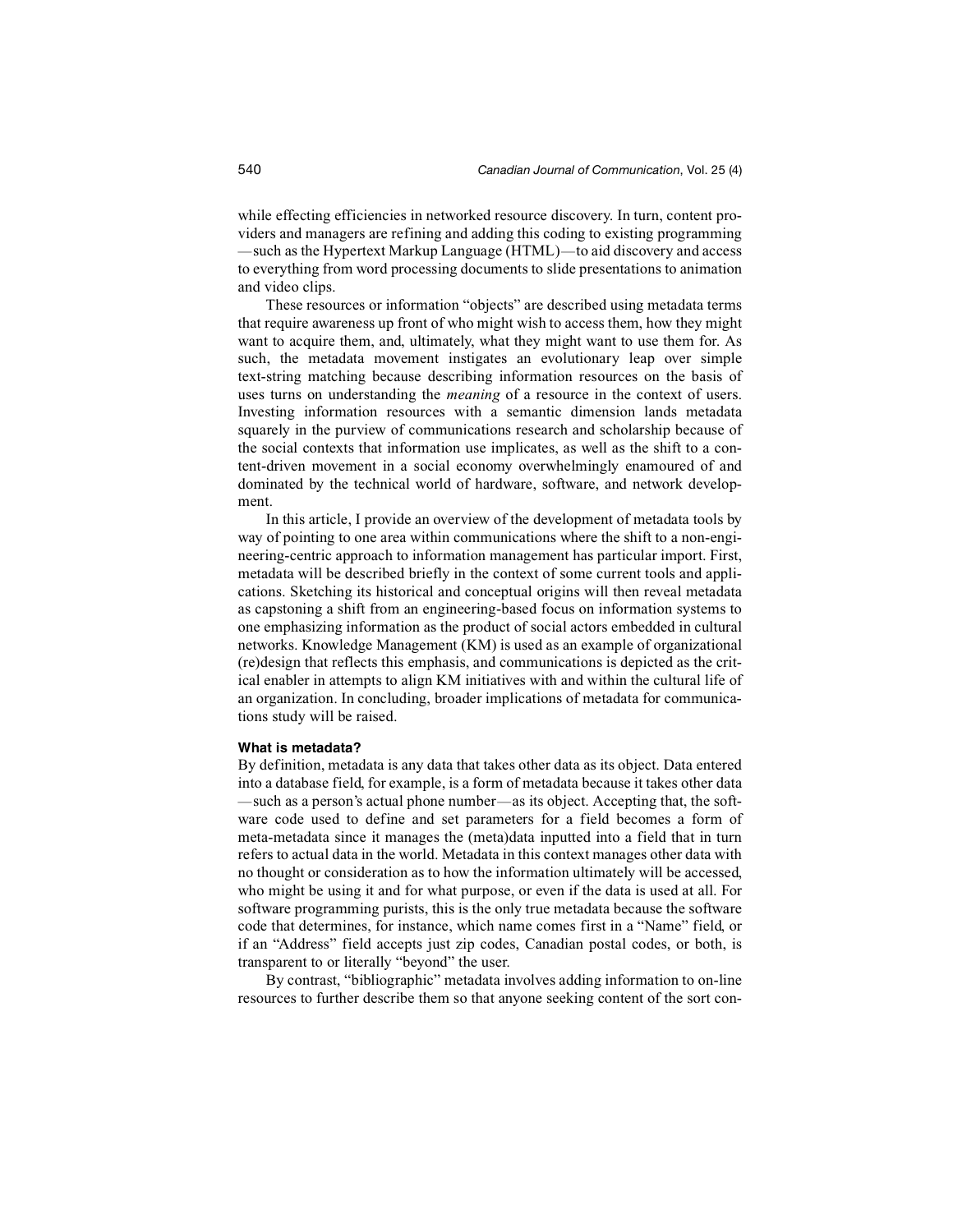tained therein is likely to discover them in a search attempt. The information added derives from any of a growing number of public domain metadata tools that allows managers to "tag" documents and portions thereof with meaningful descriptors—the most universal set of which to date derives from pioneering efforts of the U.S.-based Online Computer Library Center in the mid-1990s to achieve working consensus on a core of descriptive elements, now known as the Dublin Core. Figure 1 is a Web page of the on-line version of the *Canadian Journal of Communication* displayed in the Hypertext Markup Language (HTML)—the language used to build most pages on the Web—that also uses ten Dublin Core metatags to structure the document.

```
Figure 1: HTML and Metatags from the On-line Version of the CJC
```

```
<html>
 <head>
 <link title="cjc styles" rel="stylesheet" 
type="text/css" href="cjc.css">
 <!-- START Dublin Core metatags -->
 <meta name="DC.Title" content="CURRENT ISSUES"> <meta 
name="DC.Creator" content="Canadian Journal of 
Communication, CJC">
 <meta name="DC.Subject" content="CJC, Canadian Journal 
of Communication, CJC-On-line, Communication, 
Communications, Journalism, Journal, Canada">
 <!-- For papers the description field should contain 
the abstract -->
 <meta name="DC.Description" content="Canadian Journal 
of Communication, A journal of research and scholarship 
encompassing the field of communication and journalism 
studies giving emphasis to Canadian work and Canadian 
issues.">
 <meta name="DC.Publisher" content="Canadian Journal of 
Communication, CJC">
 <meta name="DC.Date" content="2000-05-10">
 <meta name="DC.Type" content="table of contents">
 <meta name="DC.Format" content="html/text">
 <meta name="DC.Identifier" content="07053657">
 <meta name="DC.Language" content="en">
 <meta name="DC.Relation" content="CURRENT ISSUES, table 
of contents">
 <!-- END Dublin Core metatags -->
```
Metatagging enriches a page as a searchable resource by augmenting its on-line visibility with "elements"—the date, format, publisher, etc. descriptors included in the example above—that correspond to what searchers are apt to use as search criteria when seeking content-specific materials. Content creators and/or managers that use metadata, then, need to care a great deal about the word processing files, spreadsheets, overhead presentations, video clips, and so forth,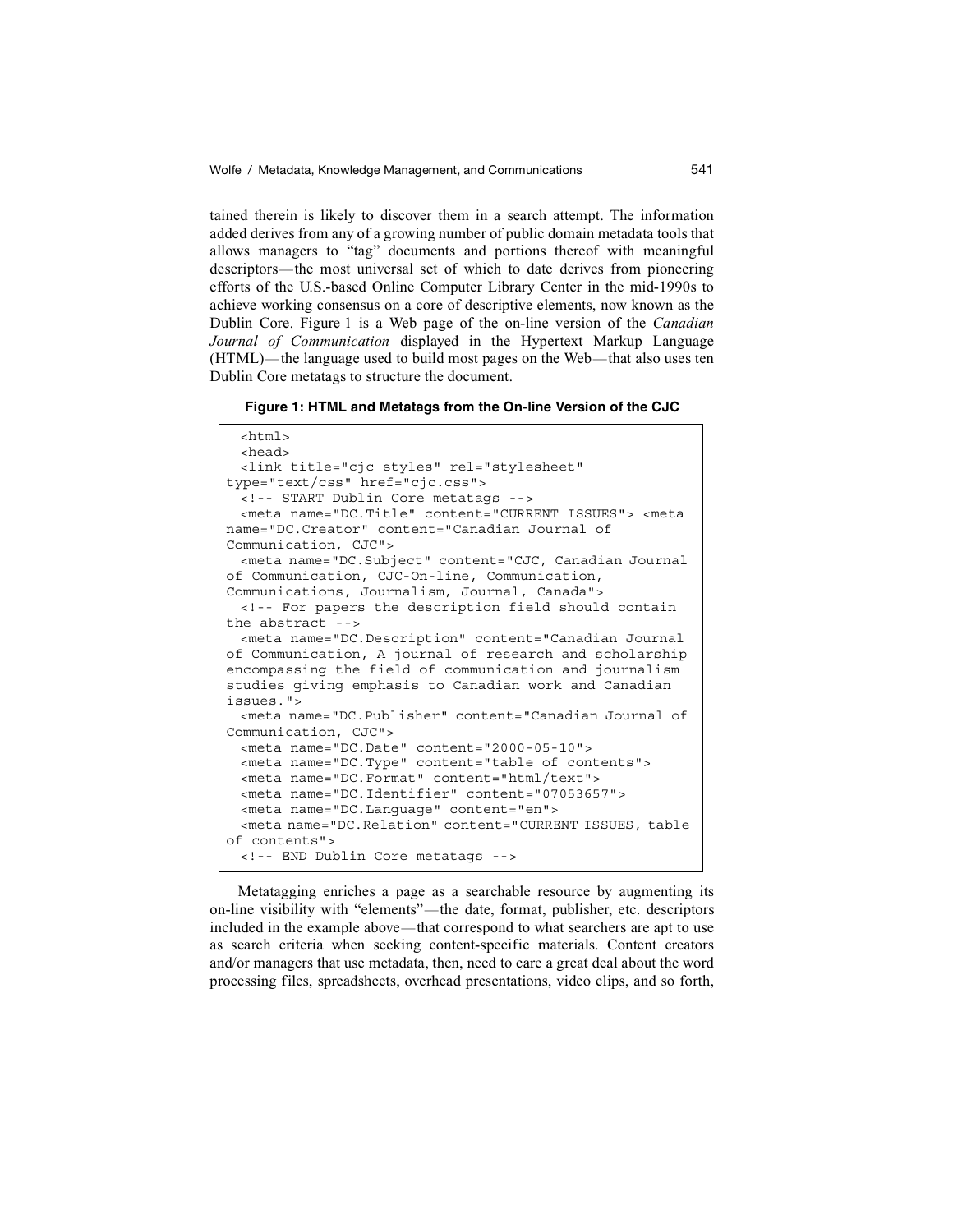being described and have at least working familiarity with their range of application—again, how the resource is apt to be used and how seekers of materials are apt to search for them. Thus, in effect metadata comprises structuring a document on the basis of what it *means* to people and hence its semanticity. Structuring resources to be searchable in multiple ways reflects the reality of how people become aware of resources—a date, last name of an author, an issue number, and so forth—and often have only these snippets of information to go on. More to the point, though, structuring resources semantically affords a researcher greater accuracy in resource discovery and hence greater efficiency in search efforts. In the aggregate, it also effects global network efficiencies if people are spending less time on clogged information highways and more time actually working.

## **Some current applications**

On-line Computer Library Center and the "Dublin Core"

Metadata finds a natural home in a domain that has been generating and using it since at least the time of the Alexandrian library. It is little coincidence, then, that one of the initial drivers of metadata activity and resources is the On-line Computer Library Center (OCLC)—created in 1967 by a consortium of colleges and universities in Ohio and originally called the Ohio College Library Center. Situated initially in the main library of Ohio State University, the OCLC in 1981 changed to its present name to reflect the significance of computers in new forms of librarianship—specifically networked and on-line access library resources emerging at the time. Today, OCLC serves more than 30,000 libraries of all types in the U.S. and 65 other countries and territories.

The OCLC offers myriad services related to data description and management, including: automated data cataloging, data conversion (print to digital, digital to HTML, XML, etc.), linking services, and training and on-line tutorial resources. The OCLC is also known for giving rise to the *Dublin Core Metadata Initiative* (DCMI or DC for short)—so named for the organization's original workshop held by in Dublin Ohio in 1995. The DC comprises a core of 15 "elements":

| Title       | Format     |
|-------------|------------|
| Creator     | Identifier |
| Subject     | Source     |
| Description | Language   |
| Publisher   | Relation   |
| Contributor | Coverage   |
| Date        | Rights     |
| Type        |            |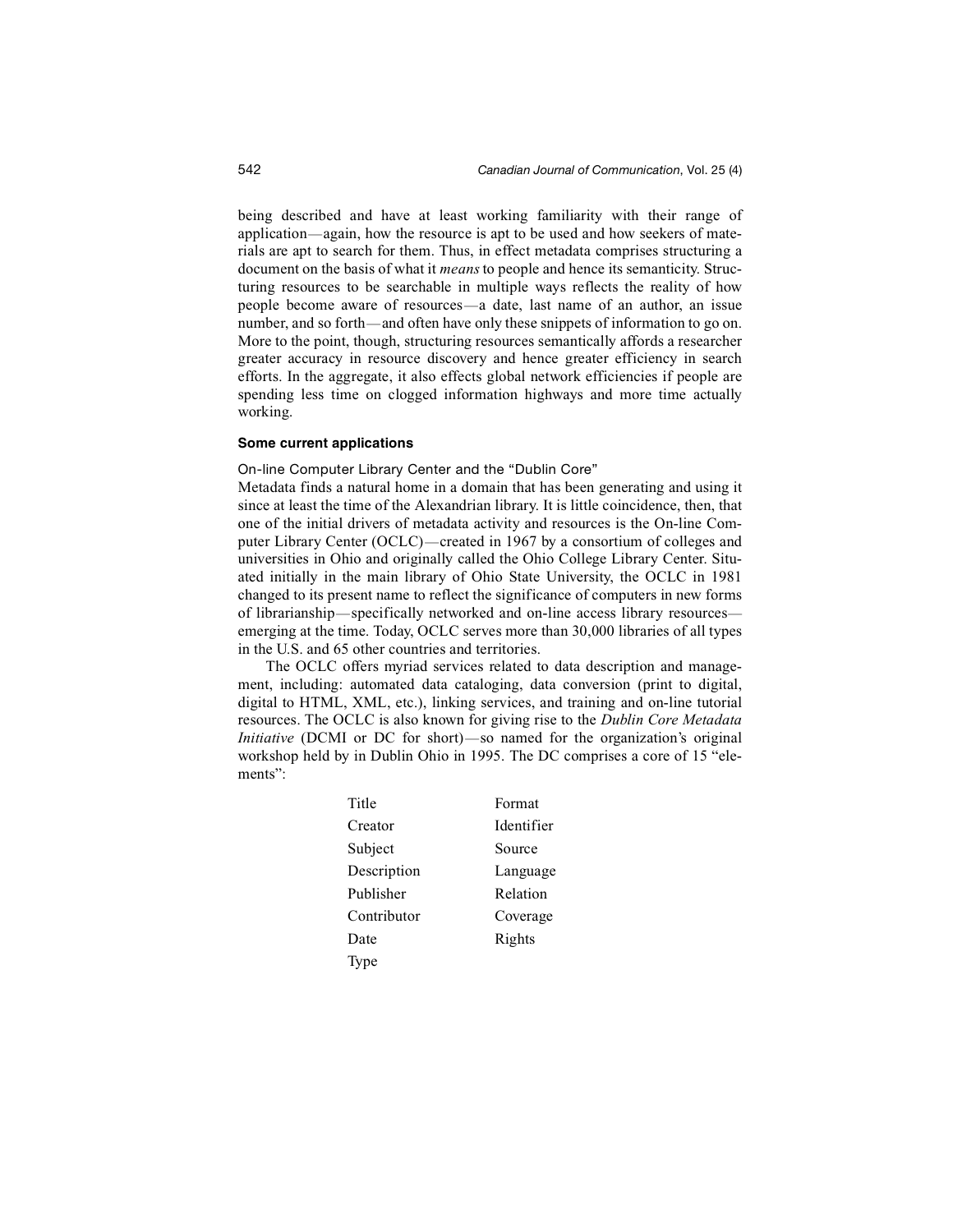The Dublin Core is just that—a core group of document descriptors meant to be augmented and built upon. Hence, the above list of elements is described as "simple Dublin Core," "unqualified Dublin Core," and "DC 1.0." DC 1.0 has been stable since 1996, as attested to by the degree to which it has been adopted by Web-based resources through HTML tagging. Enhancements to DC 1.0 were conceived from the outset, and were seen as arising from local enhancements made by users and from emerging consensus on qualifiers designed to enrich the core elements with semanticity. Hence, the distinction between simple or "unqualified" Dublin Core and "qualified" Dublin Core or "DC 2.0." An example of qualified Dublin Core would be augmenting the DATE field beyond a simple text-string value to reflect other information, such as date received, date last modified, date last published, and so forth.

Since 1999, a number of issues have surfaced through DCMI workshops and undertakings that identify key concerns with element qualification, including formalizing processes for evolving Dublin Core to meet diverse requirements, determining what type of document is to be standardized and by whom, which qualifiers are priority, and how qualified Dublin Core can proceed and still be interoperable with parallel metadata initiatives. The DCMI works through several bodies to achieve standardization, including the Internet Engineering Task Force (IETF), the European information standardization forum (CEN), the North American equivalent (NISO), and, as discussed below, the World Wide Web Consortium.

## The World Wide Web Consortium (W3C) and the Resource Description Framework

A strong proponent of metadata enhancement tools is the World Wide Web Consortium (W3C), under the direction of Web founder Tim Berners-Lee. As detailed below, Berners-Lee's work in establishing the Web was templated on previous programming he undertook in the early 1980s to facilitate collaborative work among physicists at CERN. The W3C's main contribution to current efforts to standardize and deploy metadata tools is through its development of the Resource Description Framework (RDF). According to the W3C, the RDF mechanism

is a foundation for processing metadata; it provides interoperability between applications that exchange machine-understandable information on the Web. RDF emphasizes facilities to enable automated processing of Web resources. RDF metadata can be used in a variety of application areas; for example: in resource discovery to provide better search engine capabilities; in cataloging for describing the content and content relationships available at a particular Web site, page, or digital library; by intelligent software agents to facilitate knowledge sharing and exchange; in content rating; in describing collections of pages that represent a single logical "document"; for describing intellectual property rights of Web pages, and in many others. RDF with digital signatures will be key to building the "Web of Trust" for electronic commerce, collaboration, and other applications. (Lassila, 1997, n.p.)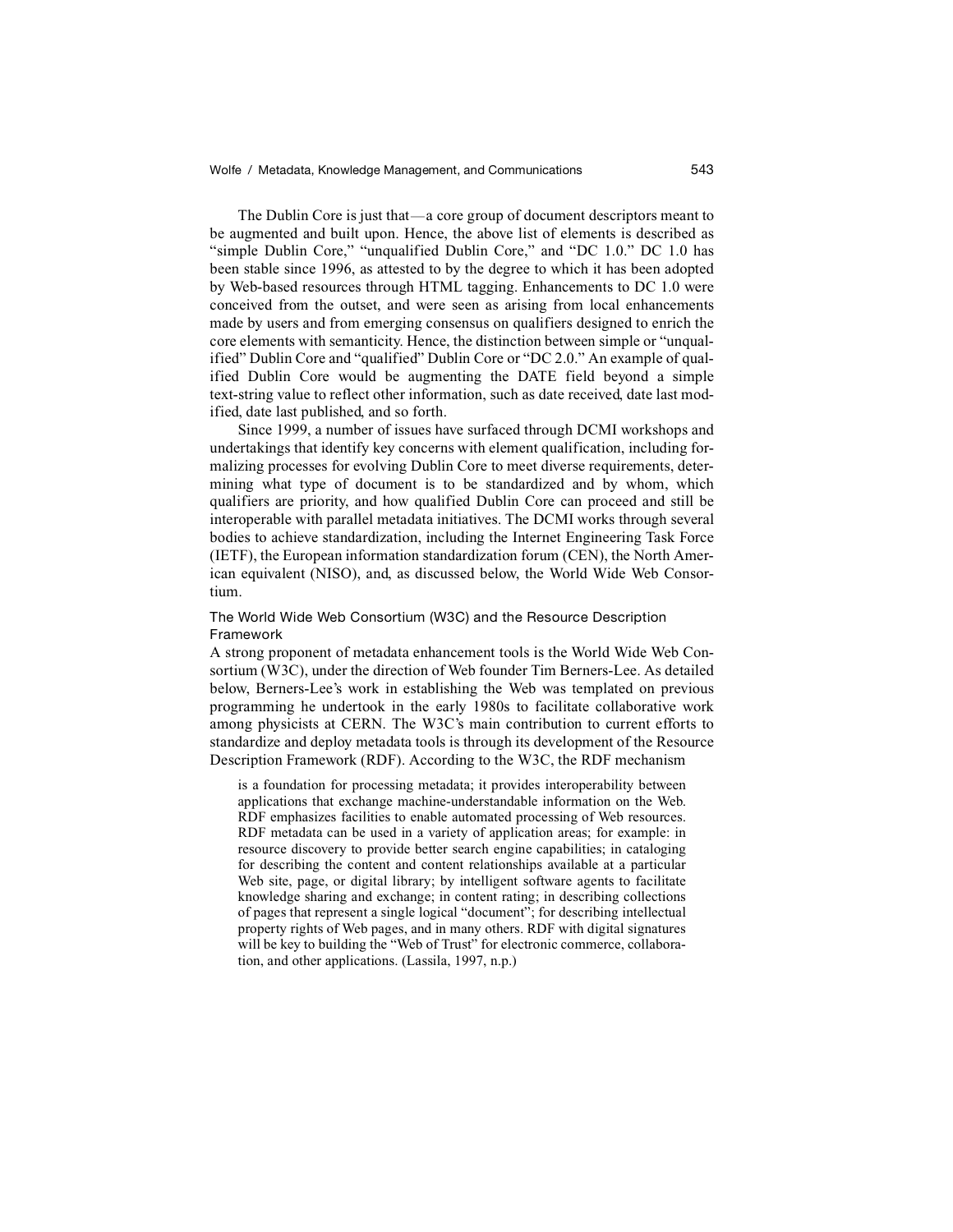RDF is complementary with extensible markup language (XML), also a W3C technology. XML affords greater semanticity in a document without requiring pre-defined vocabularies be authored into the knowledge environment being searched. It does this by allowing the creation of new elements on the fly. These elements might be pieces of content, such as the "education" section of a job hunter's on-line resume, or other types of objects—including other bits of XML programming itself. To get around the possibility of duplicate identities for on-line resources, XML uses "Namespacing" to make each document on the Web unique, thereby precluding the possibility of conflicting resource addresses.

## IMS Global Learning Consortium and the CAREO project in Alberta

The IMS Global Learning Consortium (IMS) was created in 1997 as a project within the National Learning Infrastructure Initiative of Educause, a U.S.-based but international and non-profit organization dedicated to shaping and enabling transformations in higher education through technology. IMS specifically describes its primary focus as deriving specifications for synchronous and asynchronous distributed learning environments with emphasis on Web-based applications. The group has been developing and promoting an open (non-proprietary) metadata-aware search tool for both networked and multimedia applications (CD-ROM/DVD-ROM). In addition to developing powerful search technology, the consortium is also developing tools for distributed learning activities that involves the location and use of education content but also progress tracking, reporting learner performance, and student record exchange between institutions.

IMS metadata uses Microsoft-developed programming for specific functions and to some extent can be seen as a bridge between the community-based efforts of the OCLC/Dublin Core and full-blown commercial metadata operations such as The Metadata Company.

A local example of metadata development in the education setting is the Campus Alberta Repository of Educational Objects (CAREO), a component of the BELLE multimedia project (CANARIE Learn program). CAREO was proposed in 1999 to help address the cost, inefficiencies, and lack of synergy typical to courseware development. Using tools developed by IMS and the non-profit Educational Object Economy organization, CAREO is now in the process of developing a repository site "for the collection and distribution of educational objects created and catalogued by Alberta educators." The types of objects being catalogued include: simulations, tutorials, multimedia exercises,  $PowerPoint^{TM}$ presentations, databases, quiz programs, calendars, and other utilities.

Creating a central warehouse for digitized educational objects depends heavily on metadata resources for the description and qualification of data "objects" that comprise the information resource. The end result is a location educators and others can access where accessible information resources will be first and foremost discoverable (turn up in metadata searches), but also aimed at being modular (can stand alone; not be dependent on an entire course design) and interoperable (can plug and play across existing hardware and software platforms).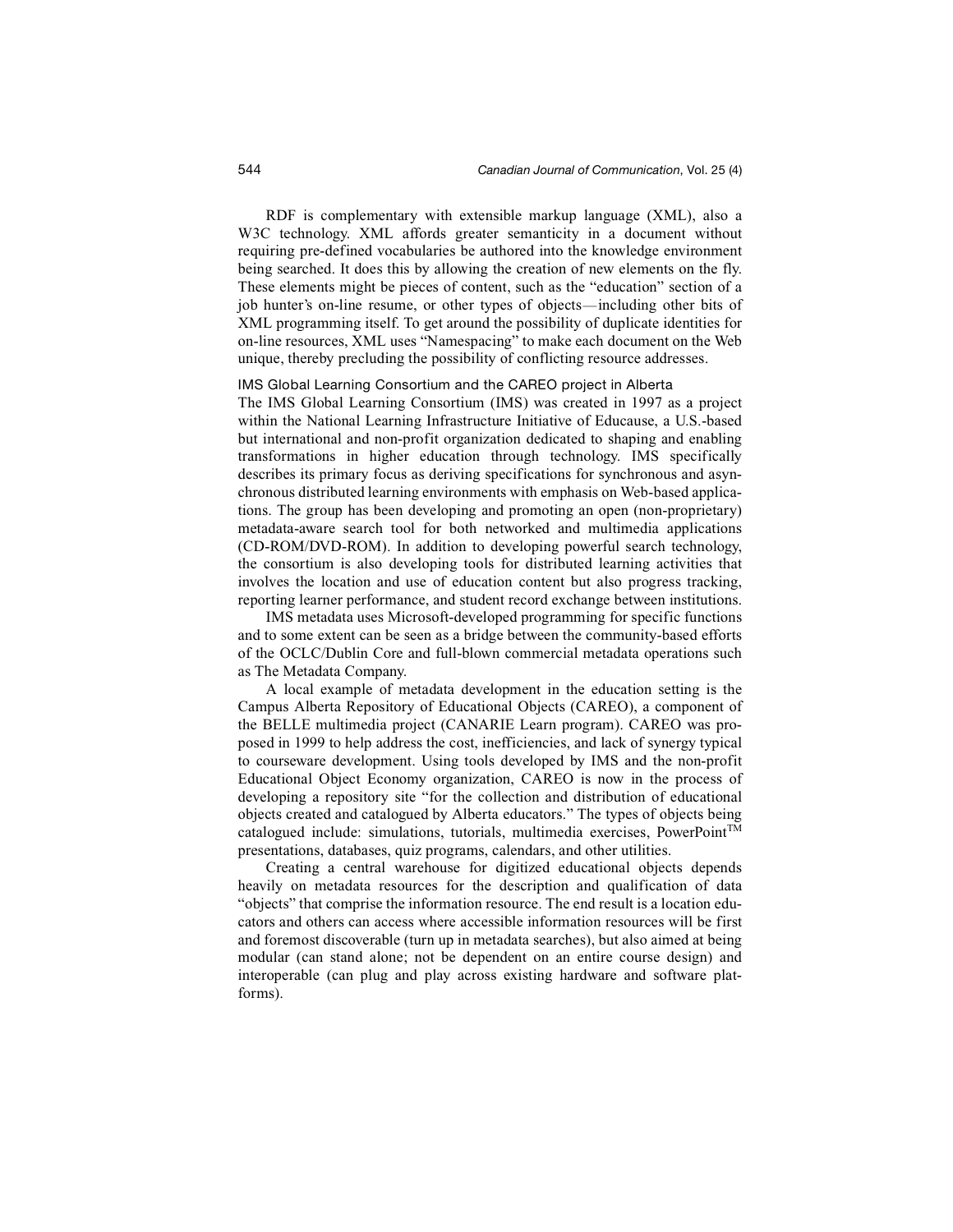## Some issues

The proliferation of information and communications technologies (ICTs) has emphasized metadata as a control technology that aims to better manage existing information flows while standardizing approaches for structuring future information resources. Communities of primarily non-corporate information professionals have advanced the development and levels of consensus in metadata approaches. These approaches can be seen as benefiting information stakeholders whose interest in metadata initiatives include:

- optimizing information resource discovery, thereby effecting efficiencies in time and bandwidth usage;
- ensuring information remains an integral feature of the public domain, thereby underscoring universality of access and democratic principles;
- ensuring standards-driven interoperability at the outset, thereby avoiding the mistakes of the personal computer industry; and
- re-emphasizing the value of the content, and the role of content creators and users, in whose service ICTs are designed in the first place.

Several issues, however, challenge metadata development as we go forward. These include:

- *Legacy*: What is the best way to re-purpose the vast tracts of existing content? Human metadata agents are more flexible and creative but slow and costly, while taxonomic approaches by artificial intelligence programming are productive but notoriously inflexible and unreliable.
- *The future:* Who is going to assume the labour of metadata application as we go forward? Who is going to pay for it?
- *Interoperability:* As more corporate players enter the scene with proprietary systems, will they overpower the "market" already established at the grassroots level and once again introduce ICT incompatibility barriers?
- *Cross-cultural:* What are the barriers to the original promise of universal application? How do different cultures handle information resources?

## **Historical perspective: Technique versus content**

Metadata reflects a shift in the larger information technology (IT) innovation cycle from its engineering phase to diffusion and uptake in society, but this is nothing new. Metadata reaches back to at least ancient Sumer, when it occurred to property owners and bureaucrats that impressing tokens on clay bullea would be an efficient way of describing and tracking the physical tokens sealed within. The innovation itself was but a brief yet critical moment: it not only concretized notions of numerosity but led more or less directly to the development of cuneiform—a technology itself devised in response to the increased content requirements of a burgeoning and professionalized city-state economy (Schmandt -Besserat, 1991, 1996). Nonetheless, in an economy driven by and obsessed with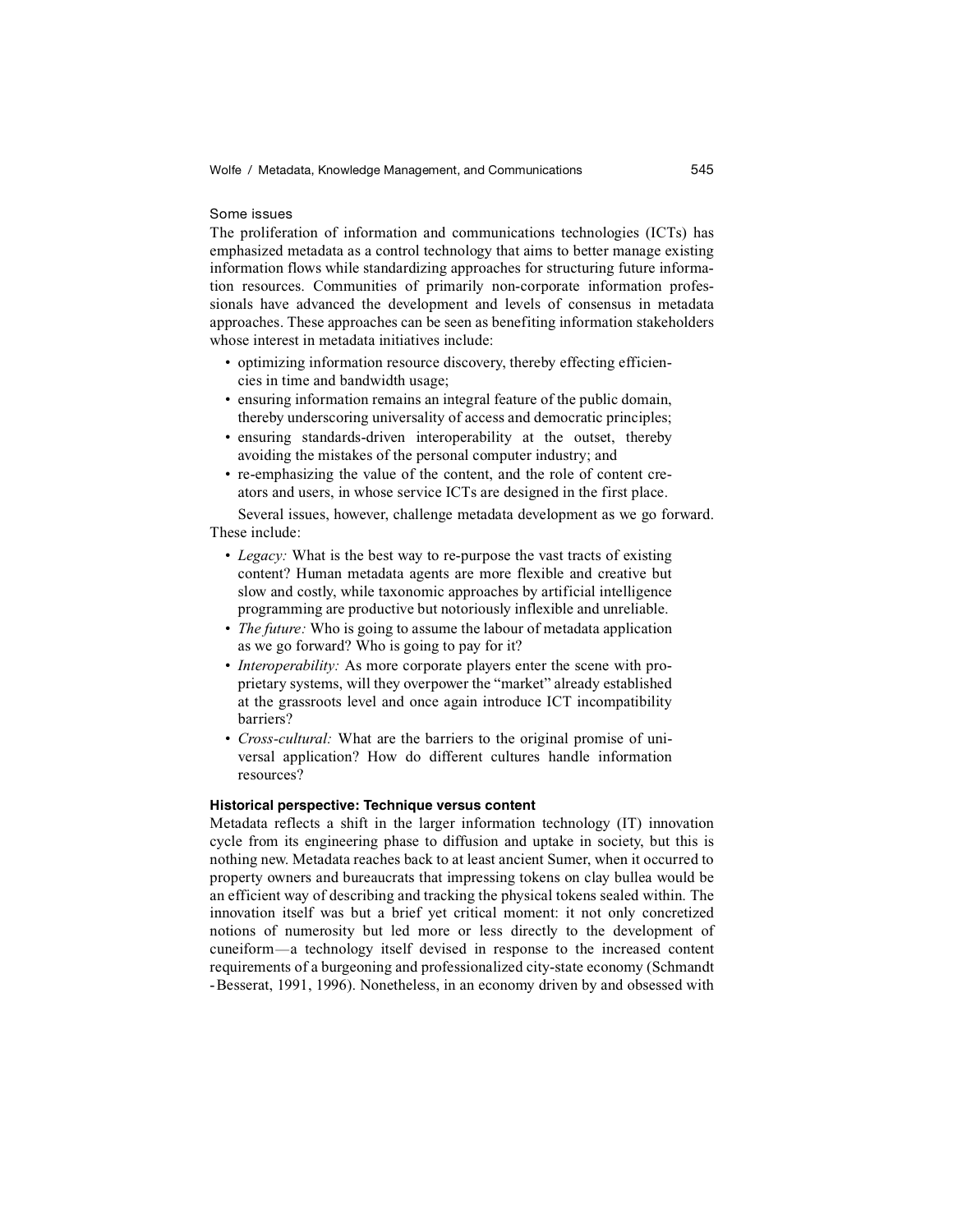hardware and the latest gadgetry, it sometimes comes as shock to realize that in practical and operational fact, a technology's tenure and application becomes entrenched, expansive, or even revolutionary only after it is embedded in the culture: what changed Europe is neither the technical advent of the printing press nor the economics of press and paper production, but their deployment by social agents in cultural undertakings. New media as such ultimately reassert the role of content and content providers because it is in their service as social agents that new communications media arise at all.

#### Metadata: Pre-electronic

In his seminal 1945 article for *Atlantic Monthly* magazine, war-time presidential advisor Vannevar Bush openly complained about the increasing amount of information scientists needed to manage to do their jobs—that is, keep abreast of the explosion of scientific literature resulting from and following myriad war-time breakthroughs (i.e., radar, plastics, rocketry, etc.). He then went on to describe an information management technology he planned on calling the *Memex*. *Memex* was described as a photosensitive, micro-fiche-producing machine that scientists could use to manage literatures on any subject. *Memex*, however, was no simple retrieval and archiving mechanism. The machine was conceived to facilitate on-going interaction with data so that a scientist could augment data retrieved by adding his own knowledge and opinions, and sharing the enhanced data with others by swapping microfilm files. *Memex* was also thought of as being automated to the extent that the user could enter search criteria into the machine via a keyboard and instruct it to search its microfilm files for appropriate document matches. *Memex* was never built, however, because, by 1946, the ENIAC electronic computer had already proved its worth. Within a decade, IBM was producing its first large-scale mainframe computers for private use.

#### Xanadu and metadata

With the computer revolution of the 1960s and 1970s, information demands increased factorially. Even worse, the development of "open" information systems and sources—such as the World Wide Web—resulted in massive increases in the amount of unstructured data widely accessible. Because this open or unrestricted component of the global network has developed so quickly, and to such an extent, information specialists have only recently begun tackling the issue of how to better manage these data.

One of the key features of the *Memex* that resurfaced in the 1960s was the idea of "linking" documents with related/relevant contents. The *Memex* proposed using a document viewer that could display the equivalent of two pages side by side. When the user wanted the contents of one document to automatically facilitate the calling up of a related document when desired, he would use his keyboard to hole-punch the respective fiche in a way that would bring up both documents for viewing when desired. In the 1960s, Ted Nelson conceived of a computer-based method for effecting the same linking function. Like the *Memex*, *Project Xanadu*—for which the software code has now been released—was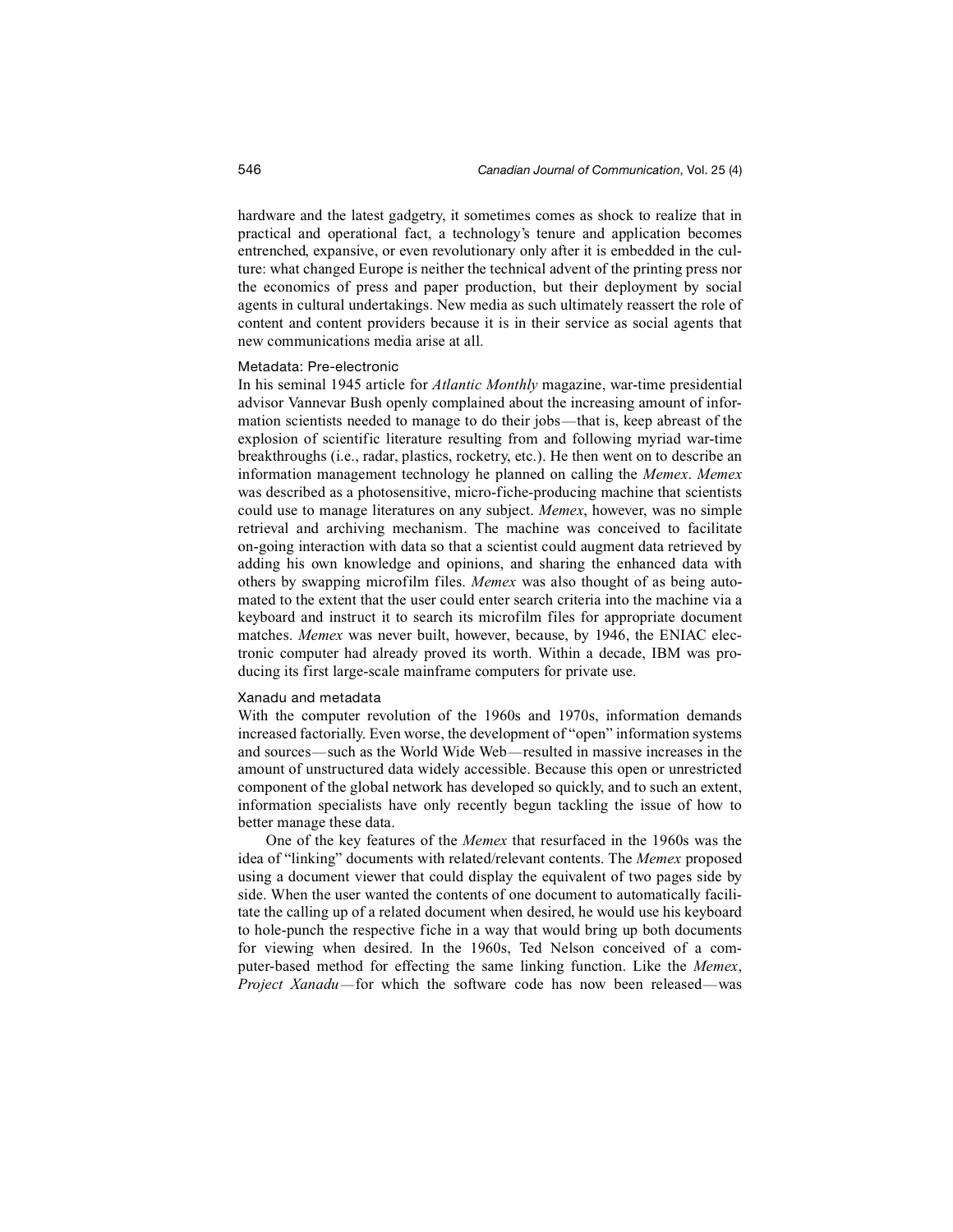designed to structure data by allowing users to augment an original document by adding data to it. The added data could be anything from simple references to related works to personal marginalia-type commentary, to full-blown analysis and/or critique. Subsequent users accessing the original document on their own *Memex* machine would have the option to review the additions as well as add their own commentary. In addition to annotation, links between an original document and all the enhanced or revised versions would be automatic. This would allow the user to retrace a document's evolution step by step. It also was designed to help resolve copyright issues by ensuring the original document producer would automatically be paid a royalty for the right to access that document.

#### Tim Berners-Lee and the World Wide Web

Linked documents are the essence of the Net as we know it today, but lack of standards for describing documents and the information we use to search for them is an ongoing concern for World Wide Web creator Tim Berners-Lee. Berners-Lee was working for the European Particle Physics Lab (CERN) in 1980 when he wrote a small program called *Enquire* to "keep track of the complex web of relationships between people, programs, machines and ideas" (Berners-Lee, 1997, n.p.). The vision of the World Wide Web he proposed nine years later was based on this basic concept. Reflecting both the interactive and linking attributes of the *Memex* and *Xanadu* projects, Berners-Lee's original vision of the Web comprised a system "not only easy to 'browse,' but also easy to express oneself":

In a world of people and information, the people and information should be in some kind of equilibrium. Anything in the Web can be quickly learned by a person and any knowledge you see as being missing from the Web can be quickly added. The Web should be a medium for the communication between people: communication through shared knowledge. For this to work, the computers, networks, operating systems and commands have to become invisible, and leave us with an intuitive interface as directly as possible to the information. (1997, n.p.)

Instead, as Berners-Lee puts it, the Web today resembles a "glorified television channel" that has an almost viral-like growth trajectory away from its initial aim of meeting the group work need. However, the original vision is being recaptured in the form of highly-structured portals, organizational intranets, and knowledge management technologies that take seriously the notion of shared knowledge in expressive or collaborative domains. Indeed, plurality and idiosyncrasy are maybe the only stable attributes in an ever-evolving technology where innovation depends less on machines and gadgets and more on who needs what to leverage information resources for which community of users.

### **Relevance to communications: Knowledge management**

"Societies, like lives, contain their own interpretations. One only has to learn how to gain access to them."—Clifford Geertz

The focus on cultural dynamics of content creation and co-ordination lands metadata initiatives squarely in the purview of communications scholarship and prac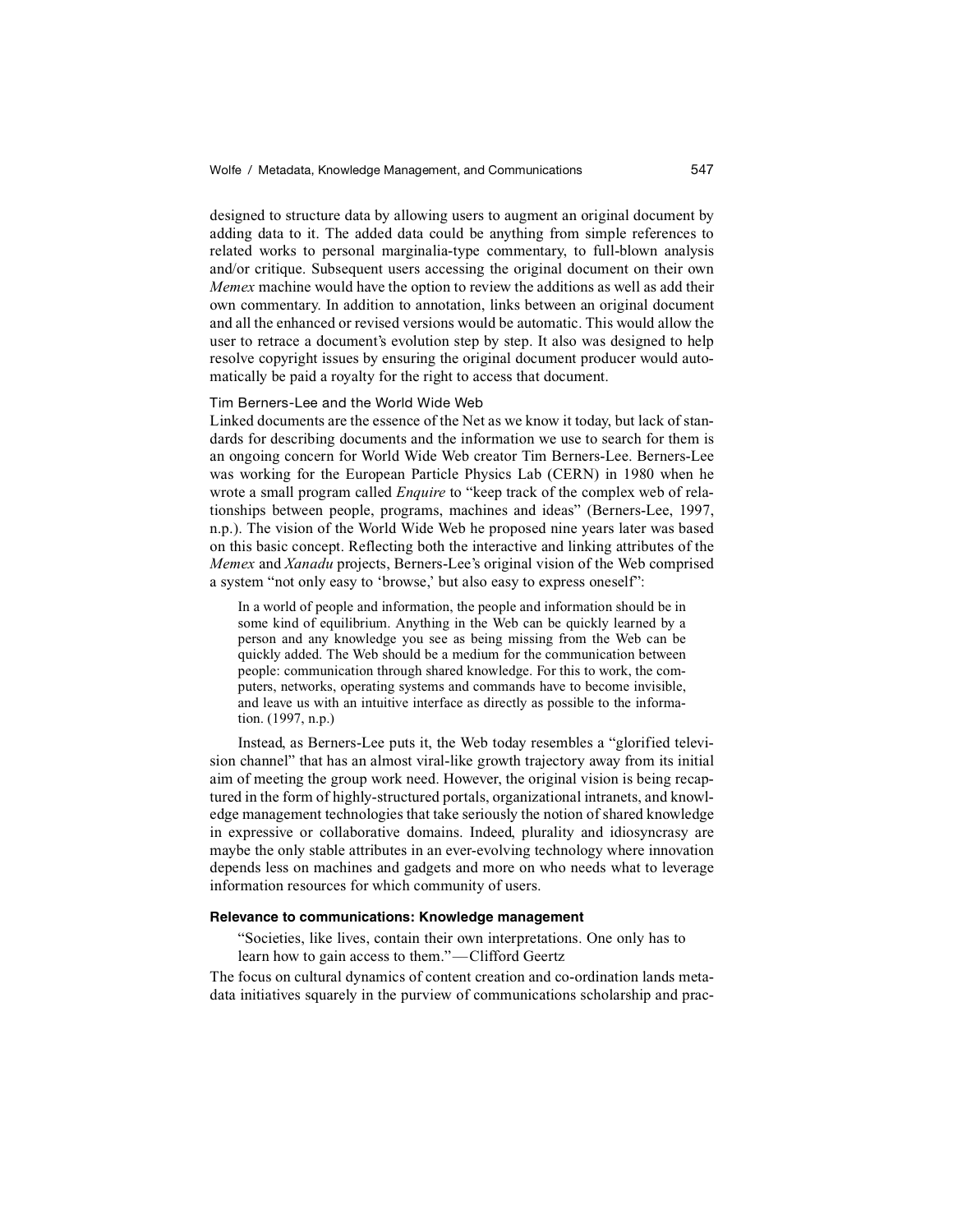tices. By drawing on the multiple disciplines informing it, communications as a field can engage with culture-driven technologies such as metadata on various levels. One area of emerging significance to organizational communication where metadata comes directly to bear is knowledge management.

Undertaken by organizations seeking more from their knowledge resources, knowledge management comprises both technology- and people-centric approaches to organizational design. The former is a functional interpretation of knowledge emphasizing the design and deployment of ICTs to effect collaborate workspaces and communications media for better capture, organization, and co-ordination of knowledge that is explicit—rules and regulations, best practices, manuals, and so forth encoded in some form of data. The latter adopts a cultural approach emphasizing organizational designs that aim to encourage and capture the interaction of tacit knowledge—the overall stocks of knowledge that social agents have to bring to bear on tasks that often fall outside of job descriptions, projects parameters, guidelines, and so forth.

The two approaches usually overlap to some degree, but the explosion of so-called knowledge management software betrays the extent to which organizations favour the functional approach. This reflects traditional management emphasis on process and function as key policy determinants and uses compliance mechanisms to monitor and ensure employee use of systems.

Figure 2 is a screen capture of the demo for Livelink, a program developed by the OpenText corporation that shows information managed visually by nesting items by subject and promotion (level of indentation). The hierarchical, nested information structure depicted in Figure 2 is an example of heavily "engineered" programming that makes rigid assumptions about users while offering them no way to modify the program to better fit idiosyncratic work styles. For example, a group within an organization might very well prefer to see data in flow-chart form, or in an icon-based interface, or use a rolodex metaphor such as Apple's original HyperCard™ program.

Metadata is a useful tool even in the so-called "shrink wrap" or closed systems because, while format and user expectations are relatively fixed, the system itself is somewhat organic in the way documents, notes, and other media become part of the overall repository of digital resources. However, knowledge management software products that are imposed on a worker population "out of the box" run the risk of alienating individuals or entire groups whose cognitive styles and personal work habits do not match the structure of the software programming (Wright, 1999). Worse, because the program itself is often looked on as the central means for inculcating a knowledge management culture, the effort merely repeats the very command and control mistakes of traditional organizations that knowledge management was conceived to overcome in the first place. Shrink-wrap solutions are attractive because the entry cost is low but most KM efforts built merely around software hide the costs of adaptation (i.e., compliance), and that is before factoring in even a functional metadata component.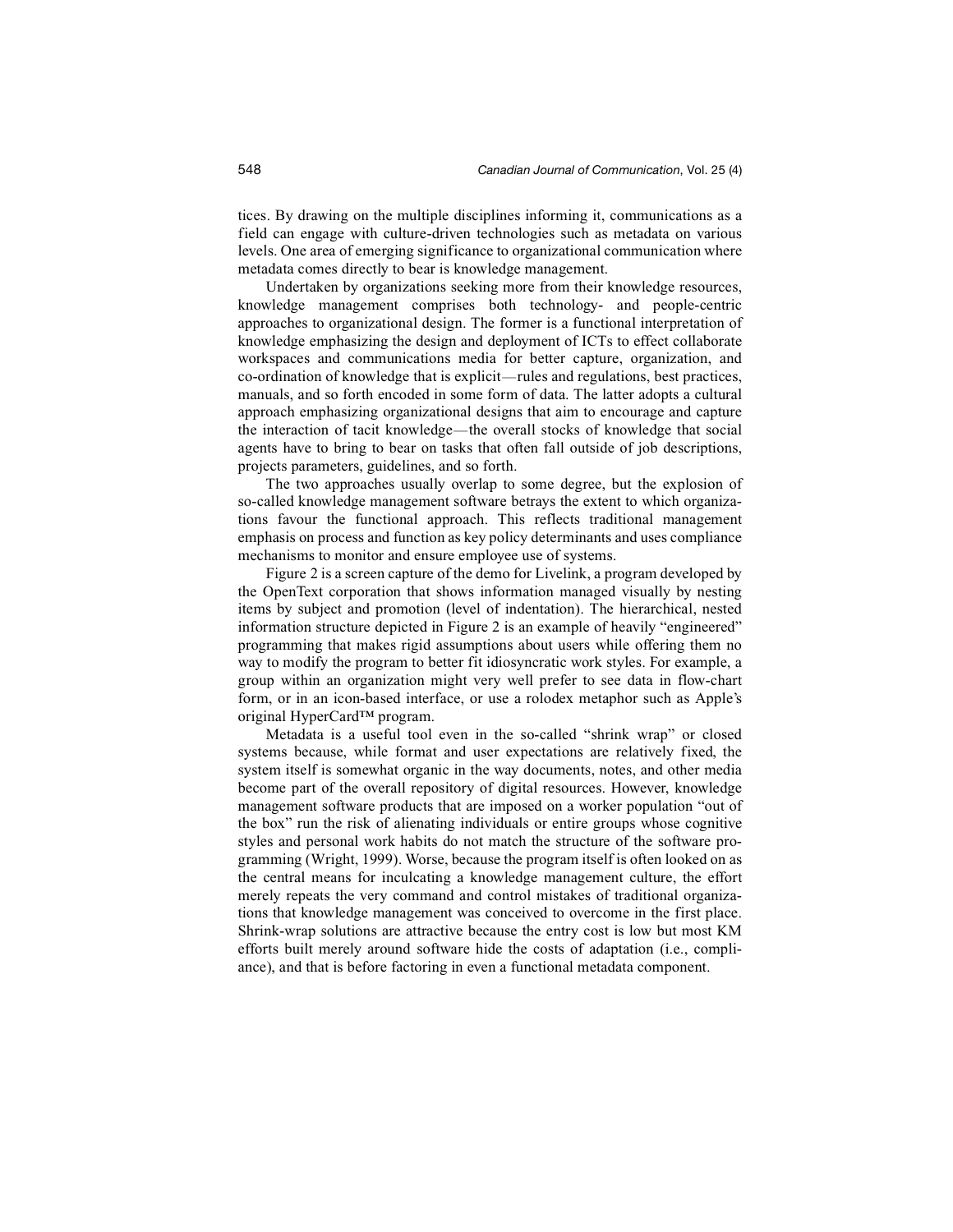Wolfe / Metadata, Knowledge Management, and Communications 549



**Figure 2: A Screen Capture of the Demo for Livelink**

People or tacit-based designs, on the other hand, are common to creative environments such as research and development, media and advertising, software engineering, teaching, and consulting. Metadata comes to bear in these environments because knowledge is conceived in principle as residing primarily, if not exclusively, in the heads of social actors and thus requires information processes and resources to map the habits of those from whom knowledge tends to be created, codified, and shared. Bibliographic metadata tools such as XML are useful because they allow a more interpretative micro approach to resource development without compromising the information needs of the organization or world at large. In the hands of a culturally savvy information professional—someone whose knowledge of the organization's culture is itself a tacit aggregate of impressions, experiences, and social encounters—interpretative metadata is *in situ*.

Typically, however, knowledge management is enlisted as a weapon against stagnation, brain drain, and lack of competitiveness precisely because the organization lacks interpretative agents—either by job description or by lacking a culture of interpretation itself. This explicitly or in effect becomes a communications issue because, lacking the tacit knowledge of a culturally savvy interpretative agent (librarian, human resources personnel, public affairs, or employee communications staff), the KM practitioner(s) enlisted will need methods of identifying, measuring, and evaluating the behaviours, contact points, and needs of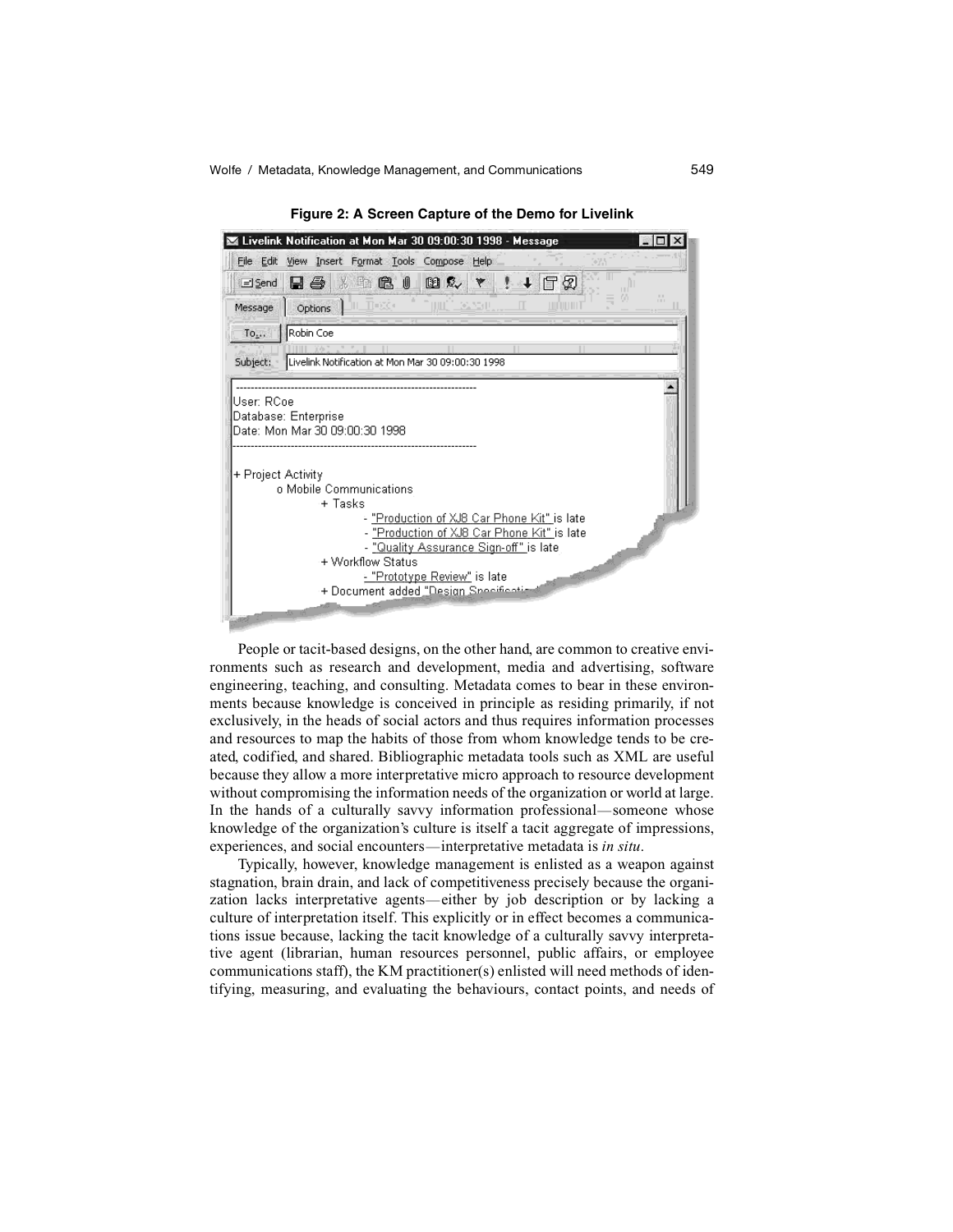social agents in the organization where knowledge and culture are taken up and reproduced. Communications is crucial in environments where knowledge management is understood first and foremost as "a cultural thing" because the communications perspective understands knowledge flows as being built on communication flows, which, in turn, reflect the information needs of a given unit. Metadata is relevant to communications because, in the context of information systems, it is the means by which the data resources ultimately succeed or fail in meeting these needs. Data systems designed without the social complexity of content and content user issues in mind, and which are simply imposed on people, only encourage the familiar IT dyad where the value of the keepers of the data, in effect or actuality, often exceeds the value of the data itself (Davenport  $\&$  Prusak, 1998).

#### **Implications: Metadata and communications**

A public domain approach to an increasingly sophisticated but standards-based suite of metadata information management tools has reasserted the role of content and content providers while avoiding compatibility problems such as those experienced in the personal computer industries. Likewise, knowledge management efforts at organizational design that de-emphasize systems approaches in favour of the idiosyncratic contours of knowledge flows have reasserted the role of the work itself and the workers involved. Communications provides the key perspective from which to understand an organization's knowledge contours, and is essential in grounding KM initiatives that aim to map onto them. The relationship between metadata and knowledge management, however, comprises more than a nice and tidy parallel because the former can be a mission-critical tool deployed in the service of the latter. This heightens the need for vigilance because who ultimately structures an organization's resources—that is, whether it is management, IT, information services, human resources, or communications—will temper the extent to which the biases of professional territorialism common to each can be overcome to reflect the actual needs of workers on the line. Operationally, the situation is further complicated when factoring in issues regarding gender, telecommuting, cultural diversity, and external environmental pressures (such as competition and regulation).

However, other issues arise in metadata efforts which, broadly speaking, are of relevance to communications research and methodologies at large:

1. Worries that business would fall victim to computers-for-computers'-sake solutions arose at the outset from within the IT establishment itself (DeCarlo, 1967), were extended to society at large (Ellul, 1964; Heim, 1987; Schiller, 1981), and are now considered endemic to the "traditional economic misconceptions of technology" (Soete, 1995, p. 37). In spite of the warnings, the track has been littered with expensive and rigid information systems that have asserted the primacy of the programming and information gatekeepers over the use or content of the information but ultimately failed to deliver efficiencies, let alone empowerment. Communications is well positioned to draw on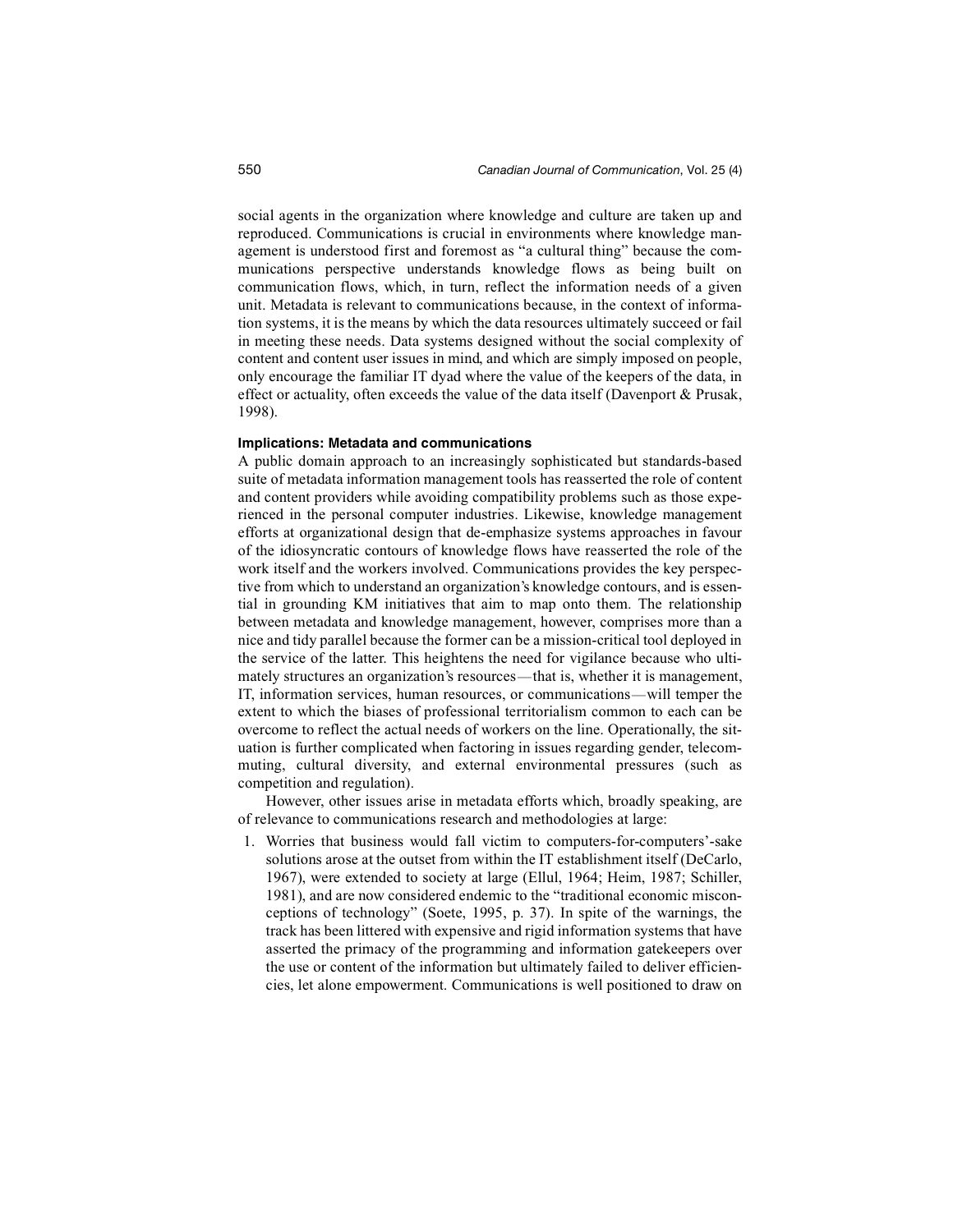its attention to social systems and organizational theory and methodologies to better inform and prepare management for the complexities of information as a social phenomenon.

- 2. Organizations sometimes refer to their information environment as an information or knowledge "market" but then proceed to invest in hugely expensive information systems that focus exclusively on how data is captured and moved around. The long-standing conflation of information and data with knowledge is part and parcel of what the bibliographic metadata movement aims to overcome by focusing on needs and uses of information buyers and sellers. Describing an organization's information use as comprising an information or knowledge market makes sense, however, only to the extent that a market itself is seen as a "culture." This is well described even within economics, as Abolafia puts it when he reminds us that a transaction is never dyadic but a result of people "embedded in a network of important social relations and culturally embedded in a meaning system of norms, rules and cognitive scripts" (in Callon, 1998). The semanticity of bibliographic metadata addresses the element of meaning up front and underscores the importance of information cultures and information *as* culture.
- 3. Understanding the specifics of information use in a culture commonly fails in either not recognizing the importance of culture as a social phenomenon or, worse, assuming the culture of an organization equates to the mission statements of management. Hence, statements from management such as: "We have a culture of [IT] use in our organization." Not surprisingly, in these environments, culture becomes a function of compliance as opposed to people willingly sharing knowledge in largely informal ways and interacting on a basis of trust. Like metadata itself, culture is where you find it and rarely comes from vision statements. Communications is good at finding culture by looking at the communication patterns and dynamics that underpin it.
- 4. Drilling down further still, isolating key cultural elements within a group or organization often requires identifying specific dynamics of interpersonal relations. Ethnomethodological approaches to communications that focus on discourse analysis (e.g., Boden & Zimmerman, 1991) can be useful in highlighting power relationships that are transparent or otherwise not open for discussion in the organization. Keying on power alignments reveals where the organization's information/knowledge "silos" exist—individuals or groups that horde information and knowledge—and takes the first step to approaching the issue of trust.
- 5. Identifying power alignments, in turn, raises the question of who is articulating the organization's values and processes. This is relevant at the metadata level because somebody has to do the actual labour of structuring information resources, and the language they use in reflecting these values and processes is critical. However, an organization that has drilled down from 1 through 4 above has hit bottom where they can now leverage the distinction between